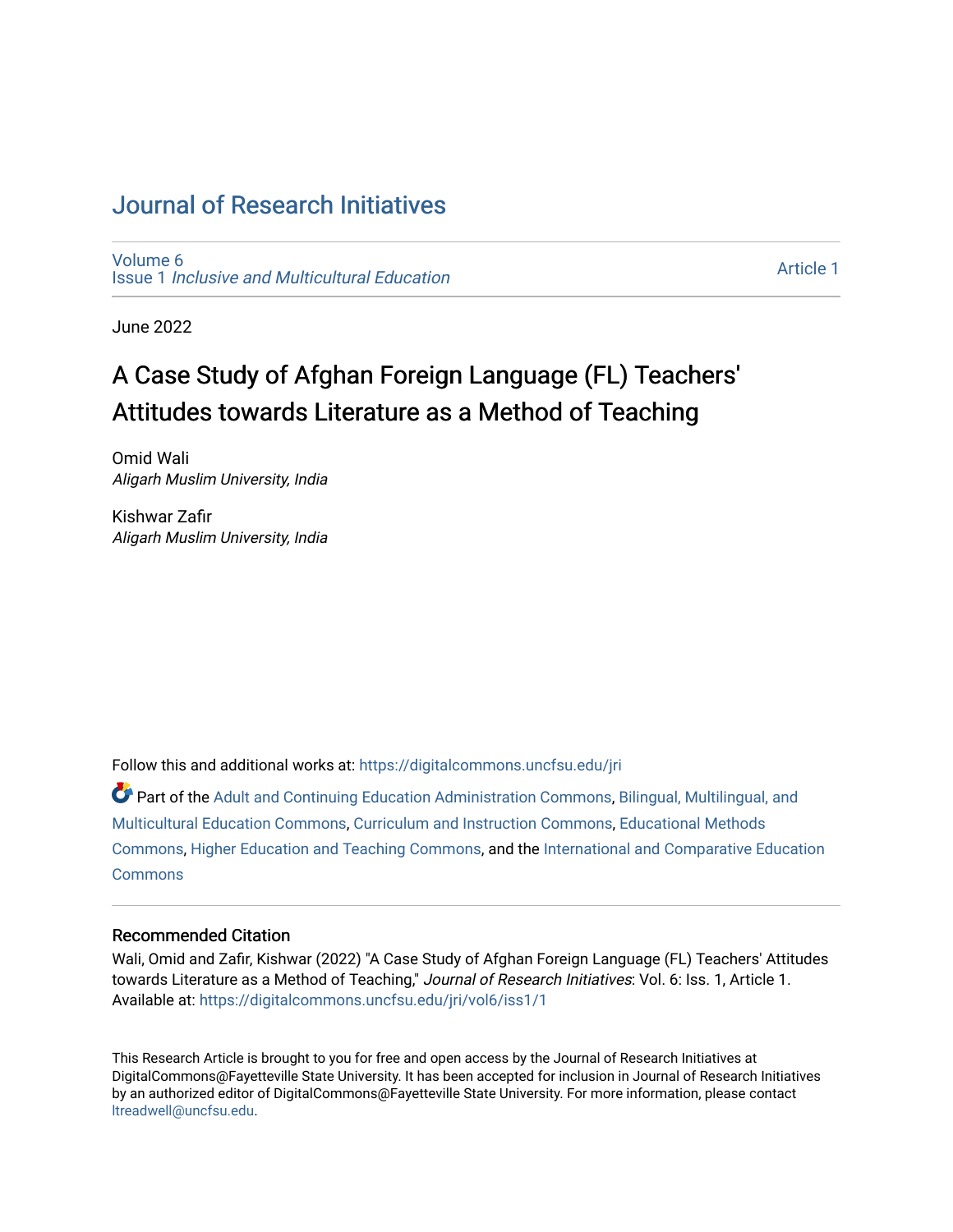# A Case Study of Afghan Foreign Language (FL) Teachers' Attitudes towards Literature as a Method of Teaching

## About the Author(s)

Omid Wali is Ph.D. Research Scholar at the Department of English, Aligarh Muslim University (AMU), UP, India. His area of Ph.D. research is English Language Teaching (ELT) and Language Policy and Planning of Afghanistan. He is Assistant Professor of English as a Foreign Language at Nangarhar University, Jalalabad, Afghanistan besides being the proud Fulbright alumnus of the University of Georgia, Athens, USA.

Dr. Kishwar Zafir works as an Assistant Professor in the Department of English, teaching both Undergraduate and Postgraduate students. She supervises Ph.D. research in English Literature as well as ELT. Her areas of specialization are Post Colonial Literature, Ecocriticism, Translation Studies and Sociolinguistics. She also has interest in Muslim Women's Writings as well as Creative Writing.

### Keywords

language teaching, foreign language (FL), literature, attitudes, tool; method

### Cover Page Footnote

A Case Study of Afghan Foreign Language (FL) Teachers' Attitudes towards Literature as a Method of **Teaching**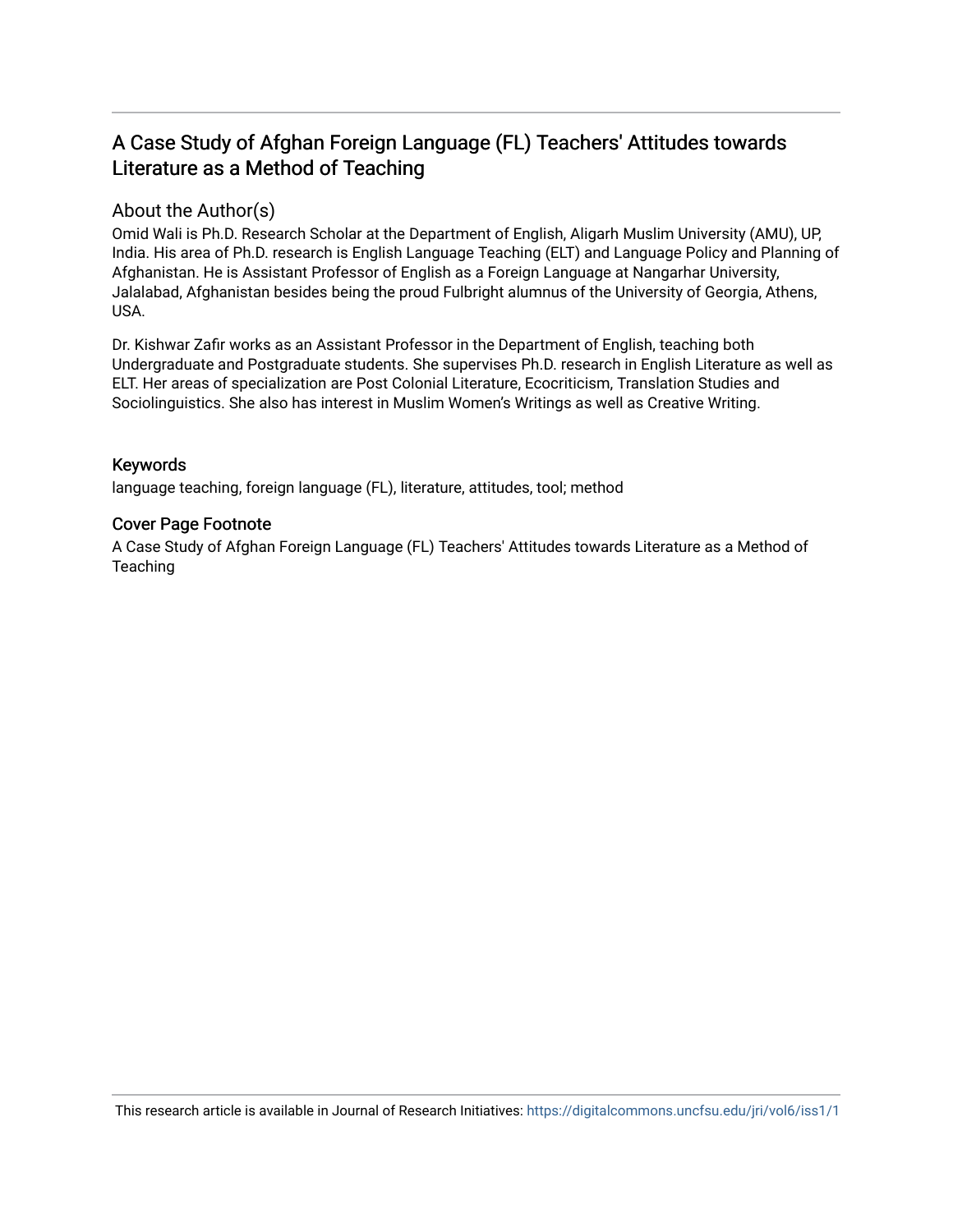

**A Case Study of Afghan Foreign Language (FL) Teachers' Attitudes towards Literature as a Method of Teaching**

> Omid Wali, Aligarh Muslim University Kishwar Zafir, Aligarh Muslim University

#### **Abstract**

For the last two decades, teaching foreign languages through literature has been advocated as an effective method and trend. Literature also plays a vital role in the language curriculum and teaching. Many instructors believe in using literature as a remarkable strategy for teaching foreign languages effectively. However, many others argue why and how literature should be embodied in the language curriculum. Teachers' attitudes toward literature as a fundamental tool for teaching the four integrated language skills (listening, speaking, reading, and writing) are inconsistent. Therefore, the study aims to survey the perceptions and attitudes of Afghan foreign language teachers towards literature as a tool of teaching---whether they favor of using it. The study also explores the existing literature to find out the advantages of various genres of literature for language teaching. The primary data for this paper comes from a questionnaire-based survey of  $(N = 59)$  Afghan foreign language teachers from a select (20) public and private universities and teacher training colleges. The findings indicate that Afghan foreign language teachers hold an utterly positive attitude towards literature as a method of foreign language teaching. They indicated short stories, novels, and drama as the most frequently used literary genres in their classroom instruction.

*Keywords:* language teaching, foreign language (FL), literature, attitudes, tool; method

### **Introduction**

N.S. Prabhu (1990) believes that there is no best method for teaching and "that the notion of good and bad methods is itself misguided". This is because the last century has witnessed massive changes in the theory of language teaching and the trend of language acquisition, and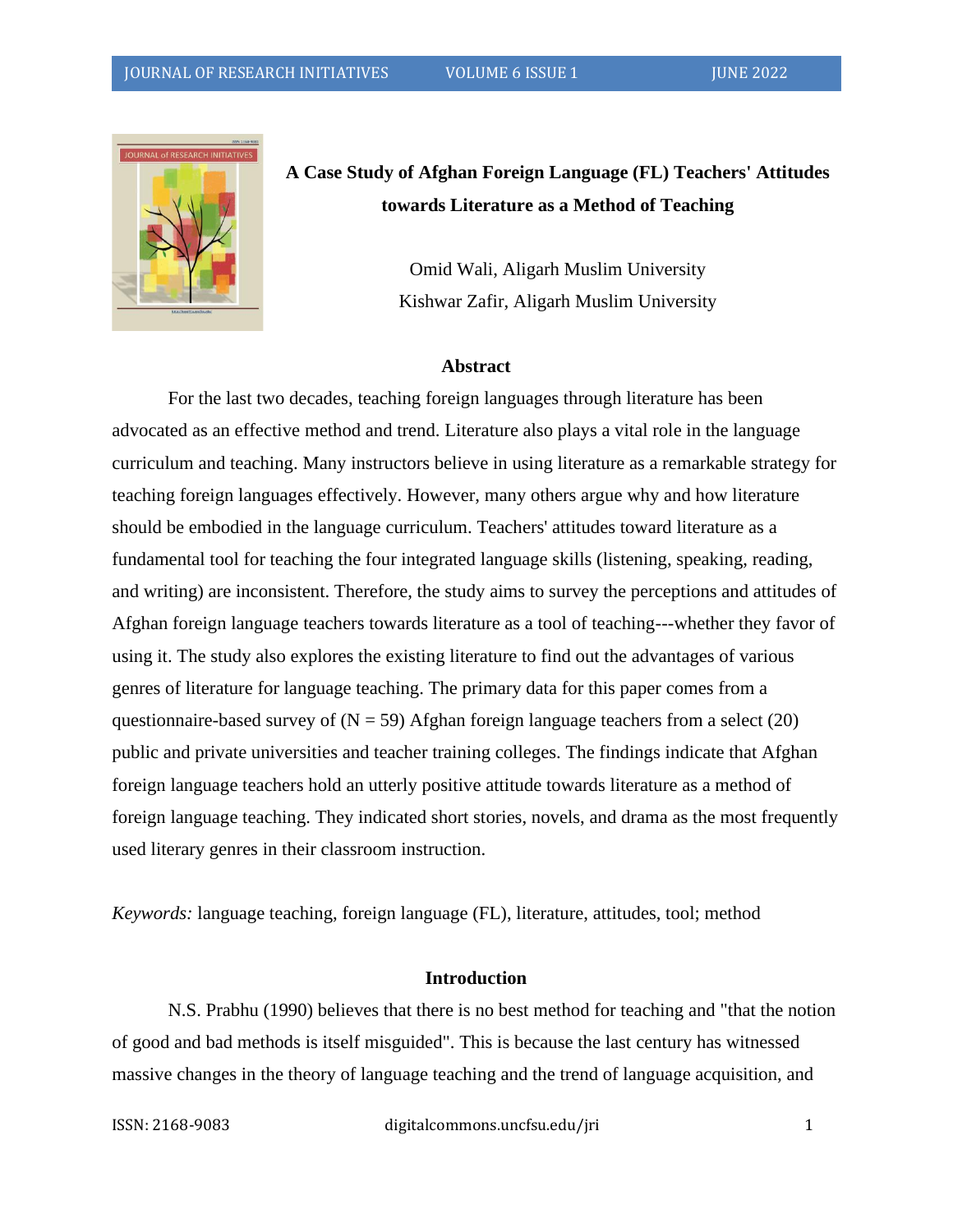such changes are influenced by linguistic, educational, psychological, and political constructs (Babaee & Yahya, 2014) derived from "a mixture of assertion, theory, observation, and experiment" (Hall & Cook, 2012, p. 272). However, for the last two decades, teaching foreign languages through literature has been advocated as an effective method and a significant trend in the language curriculum (Sage, 1987). Language teachers on the ground faced several critical issues, including: a scarcity of appropriate teaching materials for teaching foreign languages through literature; insufficient preparation of methodology in the field of literature; and insufficient goals to define the importance of literature in the language classroom. Hence, language teachers undoubtedly play a significant role in language education for learners (Printer, 2006).

Teaching foreign languages in the context of Afghanistan has a century-old history. Kabul University first established the Department of English in the framework of the Faculty of Education in 1923. As the second-largest public university in the country, Nangarhar University founded the Department of English under the shadow of the Faculty of Language and Literature in 2003. In addition to the Department of Arabic, the Department of German Language and Literature, and the Department of Chinese Language and Literature, Nangarhar University opened the Department of Hindi Language and Literature in 2006 to symbolize a sound and healthy political relationship in the region. The existence of various foreign languages in the language management of Afghanistan itself signifies the importance of globalization and its status as a member of the international community (Alamyar, 2012).

Moreover, employing a suitable method for teaching any of the above-mentioned foreign languages has always been a big question mark. Therefore, the present study surveys teachers' attitudes towards literature as a method of foreign language teaching—whether they favor using it or not. The paper first reviews the literature to build up a solid background that helps researchers effectively identify teachers' attitudes towards literature as a teaching method in the context of Afghanistan. The paper then discusses the method and tools used for data collection and analysis. The findings and discussion section highlight Afghan FL teachers' attitudes regarding literature as a teaching method. The last part of the paper presents the conclusion, limitations, and directions for future research.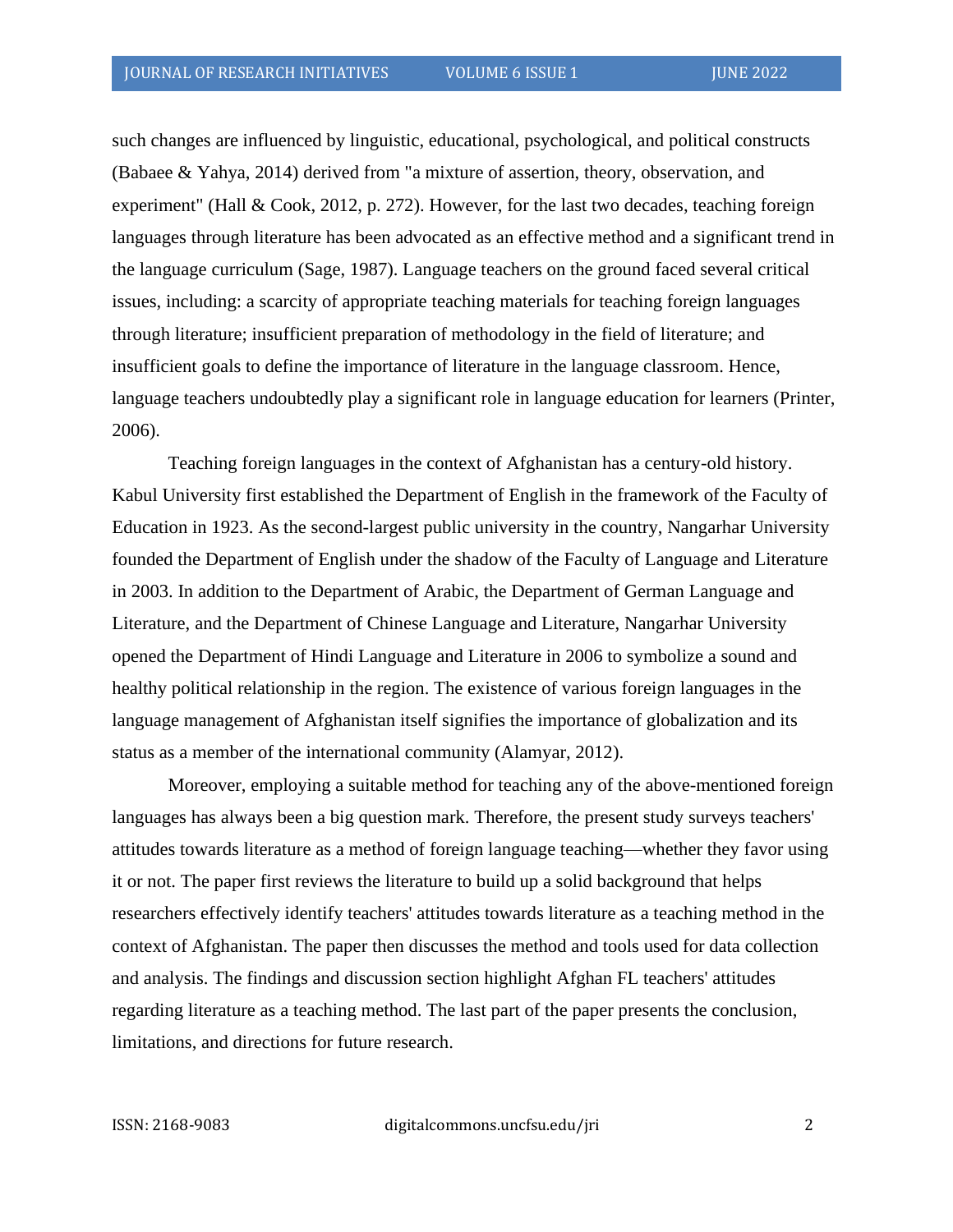#### **Literature Review**

One cannot separate literature from language because literature is composed of language and, as such, provides essential space for language applications (Babaee & Yahya, 2014). Similarly, Brumfit and Carter (1986) considered literature as "an ally of language" (1). Hence, this can be an effective method of foreign language teaching. Historically speaking, literature played a crucial role in implementing the Grammar Translation Method (hereafter GTM) as a classical method. Target language literature was read, translated, and used as a model of good writing (Freeman, 2010; Freeman & Anderson, 2011; Richards & Rodgers, 2006) and "illustrations of the grammatical rules" (Duff & Maley, 1990, p.3). Literary text in GTM was used only for grammatical structures and samples of good writing rather than as a literary interest. Once GTM was no more the only method of foreign language teaching, literary text was also forgotten. Furthermore, the functional-notional approach, which aims to develop learners' communicative competence, does not consider literature a powerful language application tool (Walkins, 1979).

Literature has emerged as a practical language teaching method (Duff & Maley, 1990). Within the new communicative approaches that "found in reading literature their desired principles, namely communicative competence that asks foreign language learners to communicate in the foreign language and to consider authentic communicative conditions." (Sanz & Fernández cited in Babaee & Yahya, 2014, p. 81). Hence, literature makes the task of language teaching easy through a communicative approach (Babaee & Yahya, 2014). Communicative language teaching (CLT) is a recent trend that focuses on teaching foreign languages while keeping the development of the communicative competence of learners in mind (Richards, 2006). Building upon the same thought, Lazer (1993) and Brumfit and Carter (1986) believed that using a literary text does not mean the existence of a particular literary language. It is the ordinary language, including linguistic attributes such as simile and metaphor. They further believe that texts with the mentioned linguistic traits (i.e., poetic lexis) appear in common and ordinary language applications.

The existing literature provides enough cases that teaching a foreign language through literature is interesting and motivating. For instance, Scott (2004) expressed his personal teaching experience: "When I teach my advanced French grammar course, students engage in a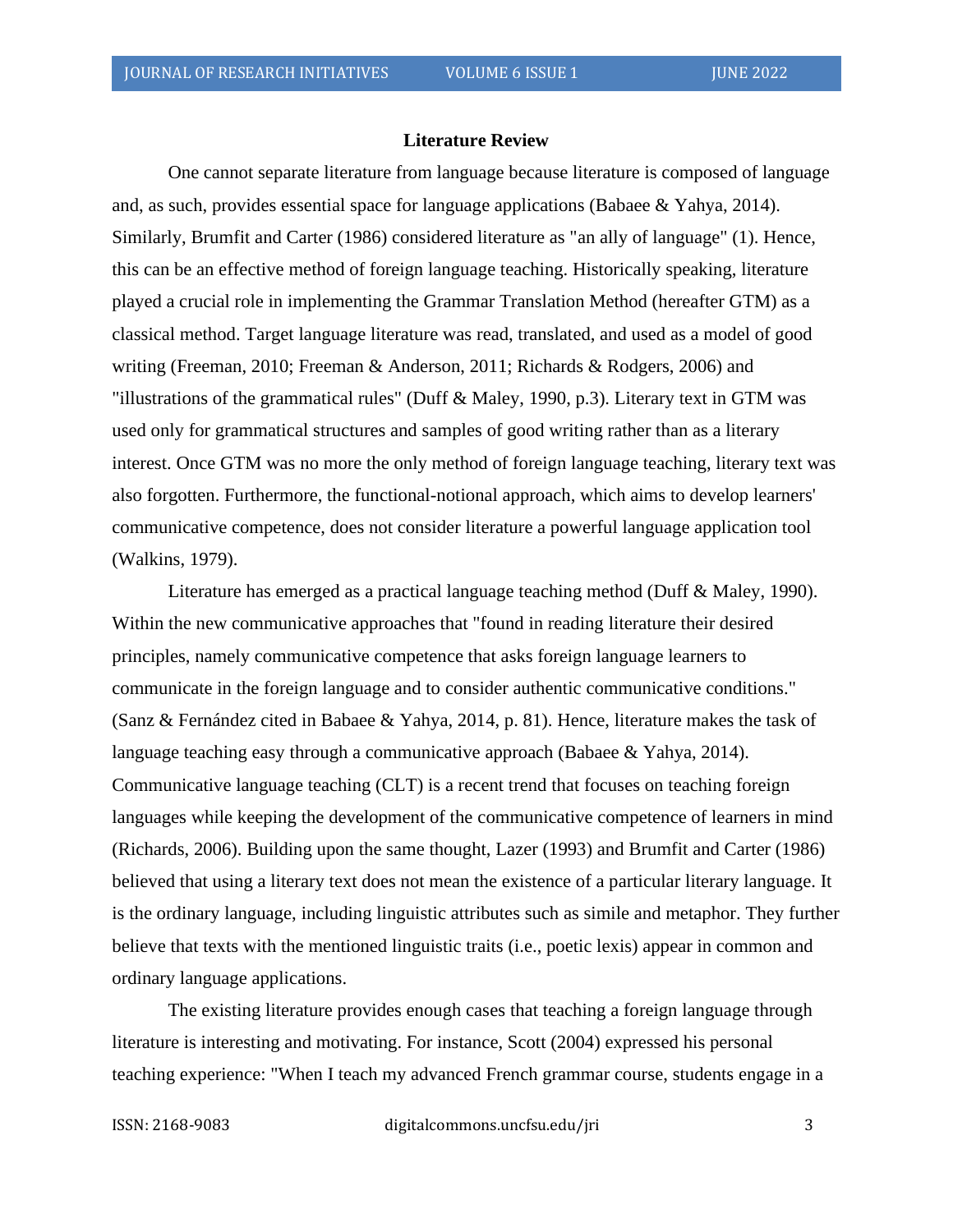semi-traditional, systematic study of grammar and must read a novel." The novel is selected for its relevance to students' experiences to engage them in extensive reading for pleasure. " (p.278). Similarly, Mason (2004) stated that teaching through literature is more pleasant and exciting than the traditional way of teaching. As a result, students will explore various other aspects of language. Furthermore, other studies (Zengin et al., 2019; Irwansyah1, 2017; Kayaolu et al., 2012; Baba, 2008) show language teachers' more positive and encouraging attitude towards the inclusion of literature in English language teaching.

#### **Methodology**

This portion of the paper contains the key features of the study, such as the objectives of the study, research questions, sample of the study, and tools used for data collection and analysis. Researchers used a case study method. Bell (2003) stated that "the great strength of the case study method is that it allows the researcher to concentrate on a specific instance or situation to identify the various interactive processes at work" (8). Since the researchers aimed to find out the attitudes/perceptions of Afghan foreign language teachers towards using literature as a method of teaching, this method became helpful for the researchers focusing on groups of people and situations. The method even helped researchers get in-depth information about the target audience (Afghan foreign language teachers).

### **Objectives of the Study**

The main objective of this study was to survey the attitudes of Afghan foreign language teachers towards literature as a method of language teaching. Therefore, the study aims to answer the following key research questions:

- 1. What are the attitudes/perceptions of Afghan foreign language teachers towards literature as a method of teaching?
- 2. What kinds of literary genres (i.e. poetry, drama, prose, short stories, and novels) are likely used in teaching language?
- 3. Are there any significant differences between the old-aged (senior) and young-aged language teachers in terms of their attitudes/perceptions?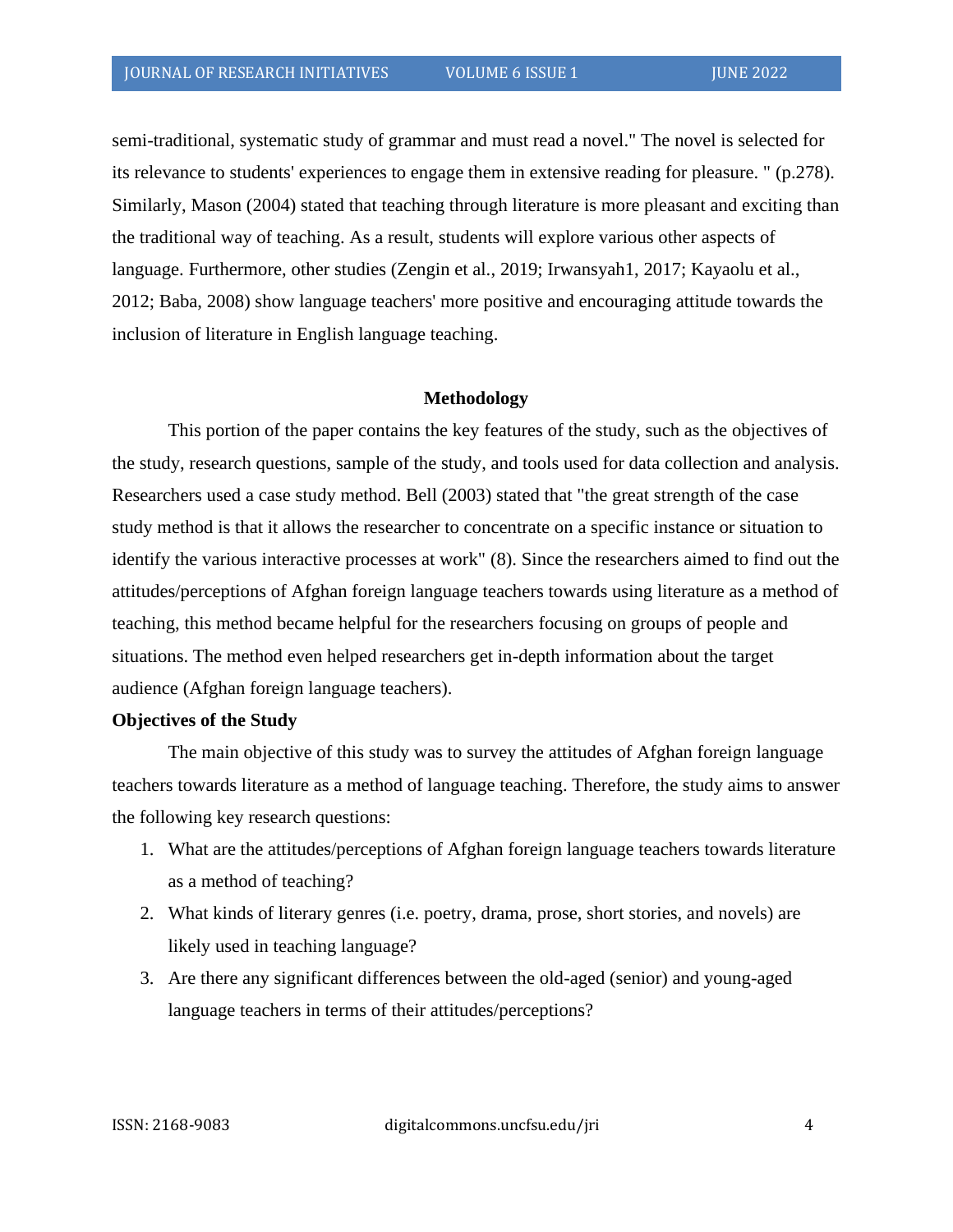### **Sample of the Study**

This study was conducted with (N=59) instructors of English, Arabic, German, and Hindi languages from the twenty (20) Afghan public and private universities and teaching training colleges. They represent the five urbanized (i.e., central, northern, western, eastern, and southern) centers/areas of Afghanistan. This sampling procedure follows the rationale of the past study conducted by the WAK Foundation of Afghanistan (WAK Foundation of Afghanistan "WFA" July 1999). Besides this, the participants' age, qualifications, and academic rank were also considered.

|                | No. Name of University         |    | No. Name of University                |
|----------------|--------------------------------|----|---------------------------------------|
| $\mathbf{1}$   | Nangarhar University           | 11 | Paktia University                     |
| $\overline{2}$ | <b>Alfalah University</b>      | 12 | <b>Laghman University</b>             |
| 3              | Kabul University               | 13 | Sayed Jamaluddin Afghani University   |
| 4              | Kandahar University            | 14 | Nangarhar Teaching Training College   |
| 5              | Paktika University             | 15 | Parwan University                     |
| 6              | Khurasan University            | 16 | <b>Khost Teacher Training College</b> |
| 7              | Nuristan Teacher Training      | 17 | <b>Bamyan University</b>              |
|                | College                        |    |                                       |
| 8              | Kardan University              | 18 | Pamir Institute of Higher Education   |
| 9              | <b>Shaikh Zayed University</b> | 19 | Ghazni University                     |
| 10             | Shaheed Prof. Rabani           | 20 | <b>Herat University</b>               |
|                | <b>Education University</b>    |    |                                       |

**TABLE 1: TABLE 1: LIST OF AFGHAN UNIVERSITIES/INSTITUTIONS**

### **Tools of Data Collection and Analysis**

ISSN: 2168-9083 digitalcommons.uncfsu.edu/jri 5 The study's primary data were collected using a self-administered questionnaire developed after an extensive literature review and adaptation of studies by Zengin et al. (2019), Ahmad et al. (2018), Gürsoy (2013), and Karahan (2007). The questionnaire had two parts. The first part collected the respondents' demographic data, such as age, gender, and qualification. The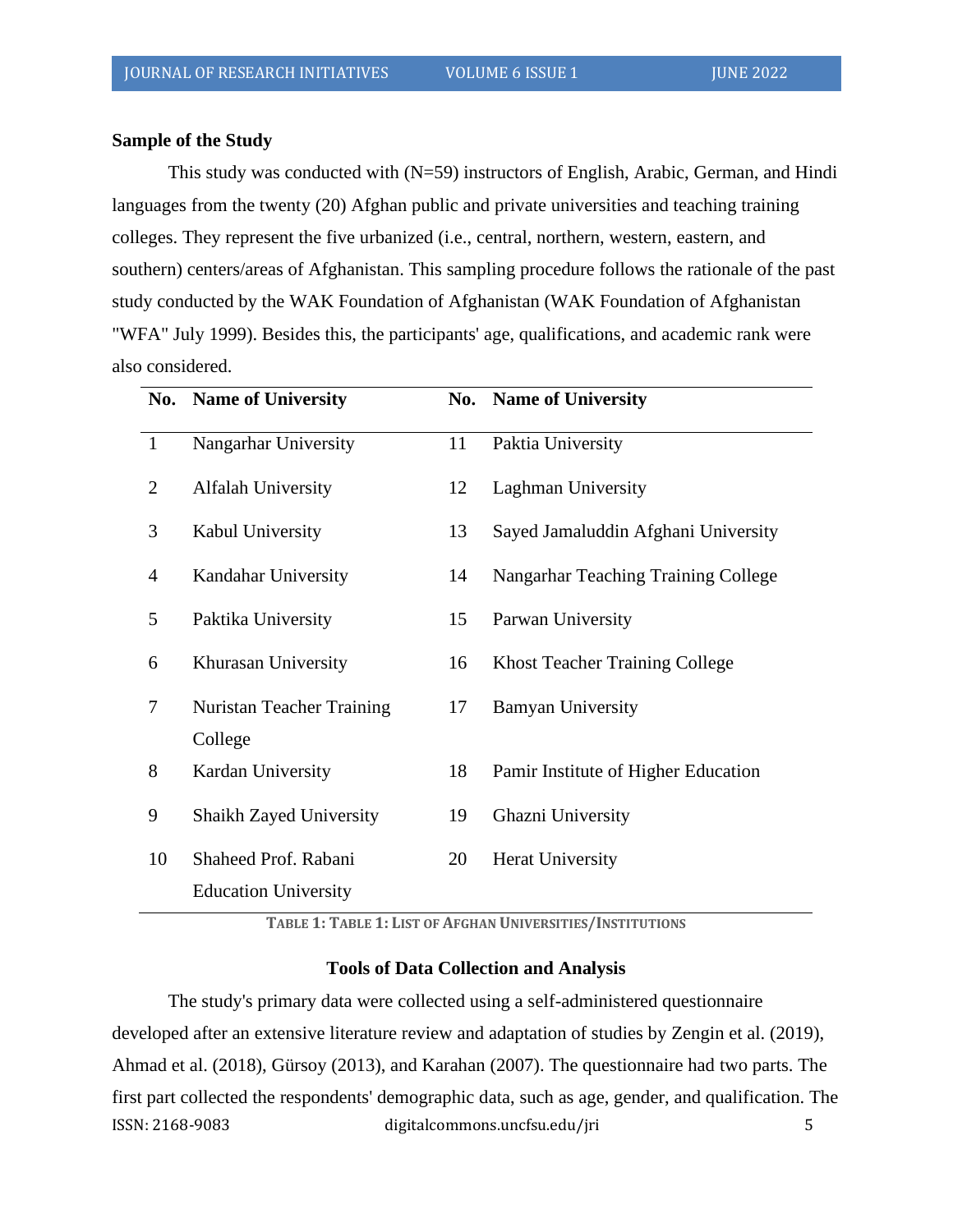second part consisted of statements to find out (1) the attitudes of FL teachers towards literature as a teaching method, keeping in mind the significant differences between the old-aged and young-aged teachers; and (2) the various kinds of literary genres most often used for language teaching. The statements were based on a five-point Likert scale rating from 1 = Strongly Disagree to 5 = Strongly Agree. Version 26 of the Statistical Package for Social Science (SPSS) was used to analyze the data.

### **Findings and Discussions**

The below table shows the age, qualification, academic ranks, and teaching experience of the respondents.

| Age             | $\frac{0}{0}$ | <b>Qualifications</b> | $\frac{0}{0}$ | <b>Academic Rank</b>       | $\frac{0}{0}$ | <b>Teaching</b>   | $\frac{0}{0}$ |
|-----------------|---------------|-----------------------|---------------|----------------------------|---------------|-------------------|---------------|
|                 |               |                       |               |                            |               | <b>Experience</b> |               |
| <b>Under 30</b> | 28.8%         | Post-Doctorate        | $0\%$         | Professor                  | $0\%$         | Under 5 yrs.      | 20.3          |
|                 |               |                       |               |                            |               |                   | $\%$          |
| 30-40<br>years  | 69.5%         | Ph.D.                 | 10.2          | Associate Professor        | 3.4%          | $5-10$ yrs.       | 61%           |
| old             |               |                       | $\%$          |                            |               |                   |               |
| 41-50<br>years  | 1.7%          | Master's              | 22%           | <b>Assistant Professor</b> | 35.7          | 11-15 yrs.        | 16.9          |
| old             |               |                       |               |                            | $\%$          |                   | $\%$          |
| $51$ -(over)    | 0%            | Bachelor's degree     | 78.8          | Senior<br>Teaching         | 18.6          | $16$ (Over) yrs.  | 1.7%          |
| years old       |               |                       | $\%$          | Assistant                  | $\%$          |                   |               |
| <b>Total</b>    | 100%          | <b>Total</b>          | 100%          | Junior<br>Teaching         | 18.6          | <b>Total</b>      | 100%          |
|                 |               |                       |               | Assistant                  | $\%$          |                   |               |
|                 |               |                       | Teaching      | 22%                        |               |                   |               |
|                 |               |                       | Assistant     |                            |               |                   |               |
|                 |               |                       |               | Adjunct/Tenure             | 1.7%          |                   |               |
|                 |               |                       |               | <b>Total</b>               | 100           |                   |               |
|                 |               |                       |               |                            | %             |                   |               |

### **Table 2: Participants' Demographic Information**

The above table evokes interesting but distinguished demographic information of the respondents. (28.8%) The respondents are under 30 years old and considered young-age instructors in Afghanistan. At the same time, (69.5%) of the participants in this research were in the age range of 30 to 40. This is a middle-age consideration in Afghanistan. Only one out of 59 respondents were in the age range of (41 to 50). This signifies that most respondents are middle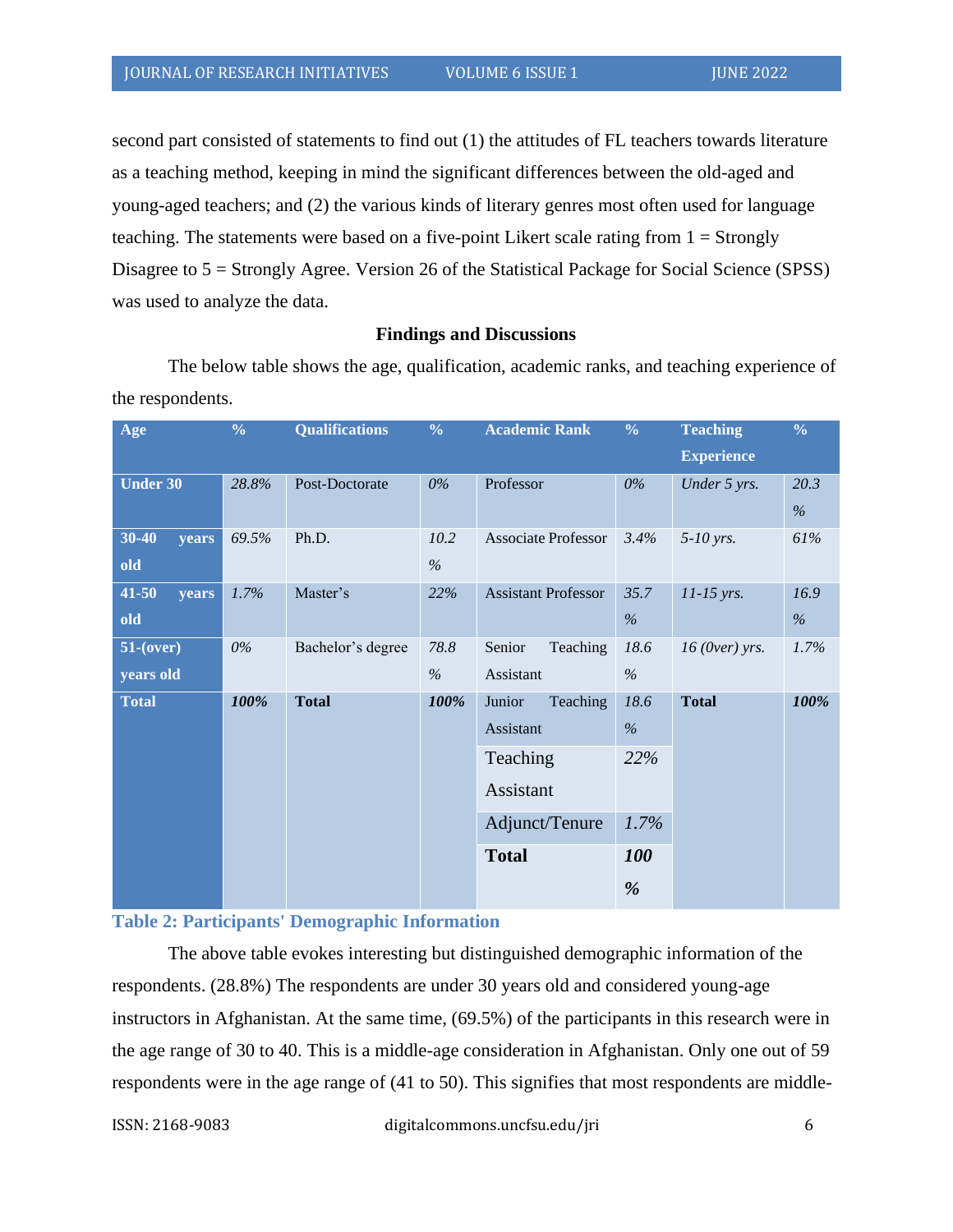aged teachers who share the border with near young-age instructors. (78.7%) of the respondents are teachers with only bachelor's degrees in their respective foreign language departments. This further signifies that most of the teachers who participated in this study started teaching at a young age after graduating from their undergraduate programs.

Regarding the academic rank suggested by the Afghan Ministry of Higher Education, (35.7%) a high percentage of the respondents are assistant professors. At the same time, none of them has a full professorship. This even justifies that English and other foreign languages' teaching are young disciplines. Finally, the remarkably high majority (61%) of the teachers in this survey have teaching experiences from five (5) to ten (10) years.

| <b>Statements of Attitudes/Perceptions</b>                                                                                             | <b>Mean</b>    | Std.             |
|----------------------------------------------------------------------------------------------------------------------------------------|----------------|------------------|
|                                                                                                                                        |                | <b>Deviation</b> |
| Literature should benefit in foreign language teaching.                                                                                | 4.372881       | 0.517435         |
| I often use poetry when teaching a foreign language.                                                                                   | 1.20339        | 1.189888         |
| Poetry is a significant genre for teaching the four integrated language skills.                                                        | 3.322034       | 1.048658         |
| Poetry provides the learners with different viewpoints on language                                                                     | 3.840909       | 0.824157         |
| application.                                                                                                                           |                |                  |
| Poetry motivates the learners for personal interpretations and explanations.                                                           | 4.118644       | 0.738407         |
| Poetry makes the learners familiar with various figures of speech (i.e.,<br>metaphor and simile).                                      | 4.322034       | 0.852527         |
| Different types of poetry, such as epic and lyric, can be used in foreign                                                              | 4.627119       | 0.22996          |
| language teaching.                                                                                                                     |                |                  |
| I often use short stories when teaching a foreign language.                                                                            | $\overline{4}$ | 0.73646          |
| A short story can facilitate the learners' reading task because of being short<br>and more straightforward than other literary genres. | 4.311111       | 0.550645         |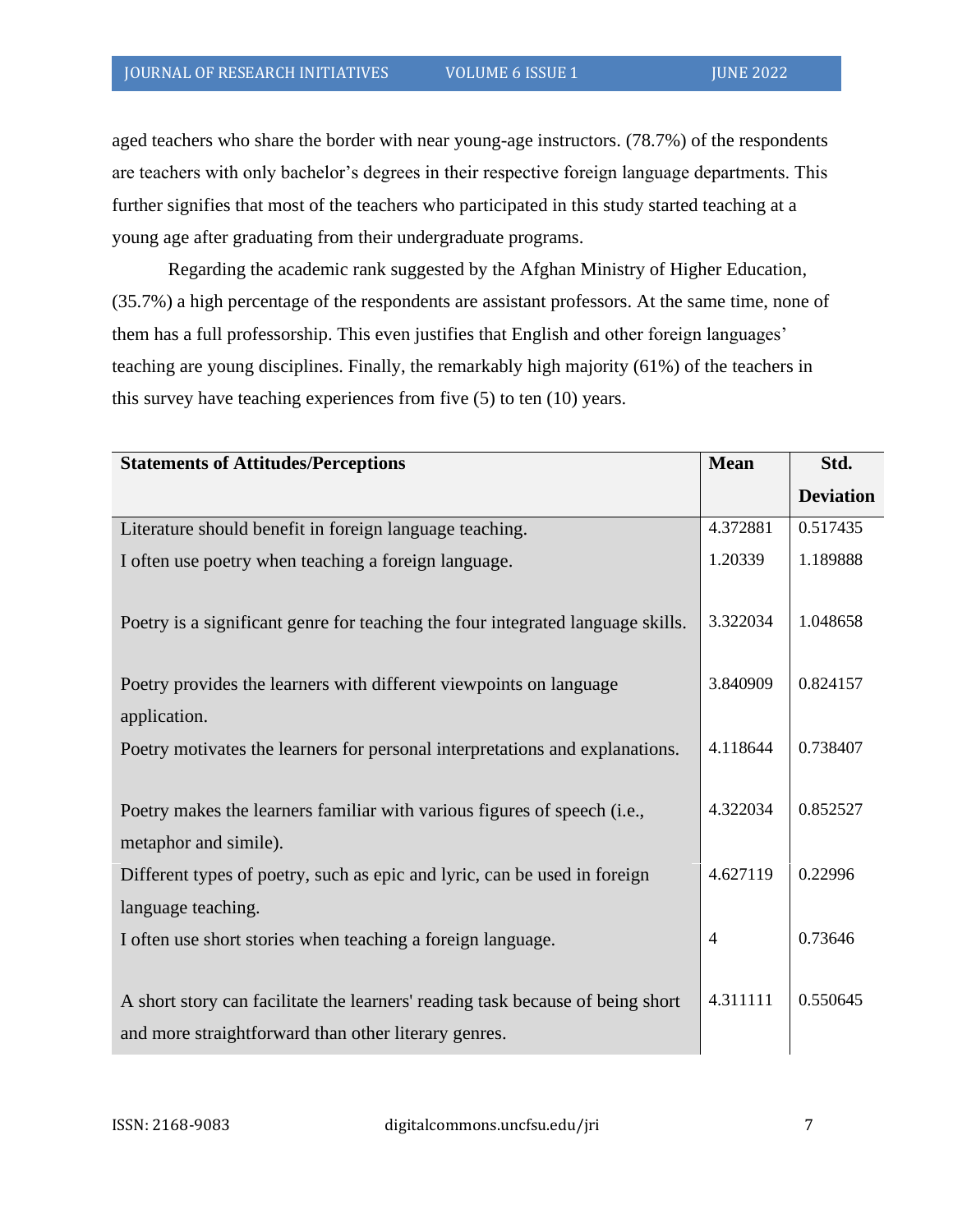| A short story can promote the learners' attitudes and knowledge of different | 4.372881 | 0.517435 |
|------------------------------------------------------------------------------|----------|----------|
| cultures.                                                                    |          |          |
| A short story can develop the learners' critical thinking ability.           | 4.305085 | 0.560092 |
|                                                                              |          |          |
| A short story makes the learners feel comfortable and free.                  | 4.779661 | 0.323653 |
|                                                                              |          |          |
| Like other genres, a short story can develop the learners' cognitive         | 4.101695 | 0.542902 |
| analytical ability.                                                          |          |          |
| I often use drama when teaching a foreign language.                          | 3.423729 | 1.092399 |
|                                                                              |          |          |
| Drama is considered an enriching source of language teaching.                | 3.813559 | 0.87284  |
|                                                                              |          |          |
| Drama can raise the learners' awareness of the target language.              | 3.949153 | 0.768528 |
|                                                                              |          |          |
| Drama can promote the learners' comprehension of life experiences.           | 4.169492 | 0.641834 |
|                                                                              | 4.117647 | 0.32219  |
| Drama can stimulate imagination and promote learners' creative thinking.     |          |          |
| Drama can develop the learners' critical thinking.                           | 4.101695 | 0.705785 |
|                                                                              |          |          |
| Drama can heighten the learners' practical listening skills.                 | 4.135593 | 0.675419 |
|                                                                              |          |          |
| Drama can provide the instructors with a fresh perspective on teaching.      | 3.898305 | 0.656    |
|                                                                              |          |          |
| Drama can develop the learners' creativity, originality, sensitivity,        | 4.135593 | 0.566213 |
| flexibility, cooperation, and communication skills.                          |          |          |
| Drama can help the learners develop their level of competence for their      | 4.084746 | 0.645405 |
| receptive and productive skills.                                             |          |          |
| Drama can help the learners develop new opinions and thoughts.               | 4.237288 | 0.697185 |
|                                                                              |          |          |
| Drama can be a significant way in communication-based language teaching.     | 3.932203 | 0.660365 |
|                                                                              |          |          |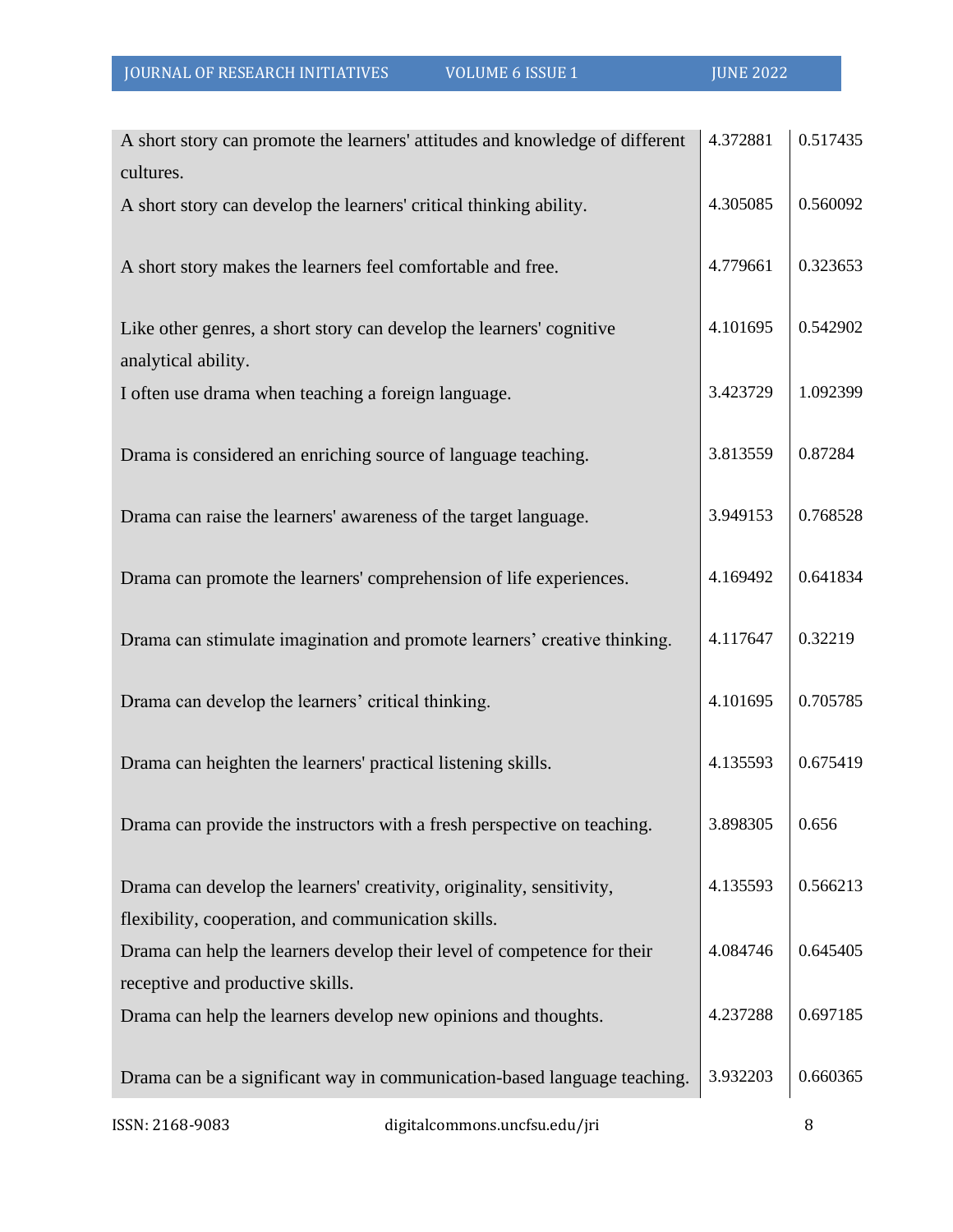| I often use novels when teaching a foreign language.                          | 3.271186       | 0.953682 |
|-------------------------------------------------------------------------------|----------------|----------|
| Novels can be a rich source for developing linguistic structure and learning  | 3.762712       | 0.697185 |
| the target language.                                                          |                |          |
| Choosing the appropriate novel can motivate the learners to learn the target  | $\overline{4}$ | 0.637793 |
| language.                                                                     |                |          |
| Novels can develop the learners' knowledge of different cultures, traditions, | 4.338983       | 0.750371 |
| societies, and people.                                                        |                |          |
| A novel gives the learners the chance to use their creativity.                | 4.118644       | 0.690977 |
|                                                                               |                |          |
| Novels can improve the learners' critical thinking ability.                   | 4.254237       | 0.727038 |
|                                                                               |                |          |
| Novels can stimulate the learners' imagination.                               | 4.338983       | 0.599722 |
|                                                                               |                |          |
| Novels can even develop both spoken and written skills.                       | 4.152542       | 0.777078 |
|                                                                               |                |          |
| <b>Lining, Communisment on American IDED CONSIGNIO</b>                        |                |          |

#### **TABLE 3: STATEMENTS OF ATTITUDE/PERCEPTIONS**

The study's most important research objectives are (1) whether Afghan foreign language teachers favor using literature for their classroom instruction and (2) what literary genres they most likely use for teaching their language classrooms. Hence, the above table shows that a remarkably high majority of the respondents show a positive attitude towards literature as a method of foreign language teaching. In the table, the most robust agreements occurred with the following cues:

- 1. With a mean value of (4.372881), respondents strongly agree with the statement "Literature should benefit in foreign language teaching." Furthermore, it has a (σ of 0.517435), making the statement close to a solid agreement.
- 2. "Short stories can promote the learners' attitudes and knowledge of different cultures." with a mean value of (4.372881); overall, the respondents strongly agree with the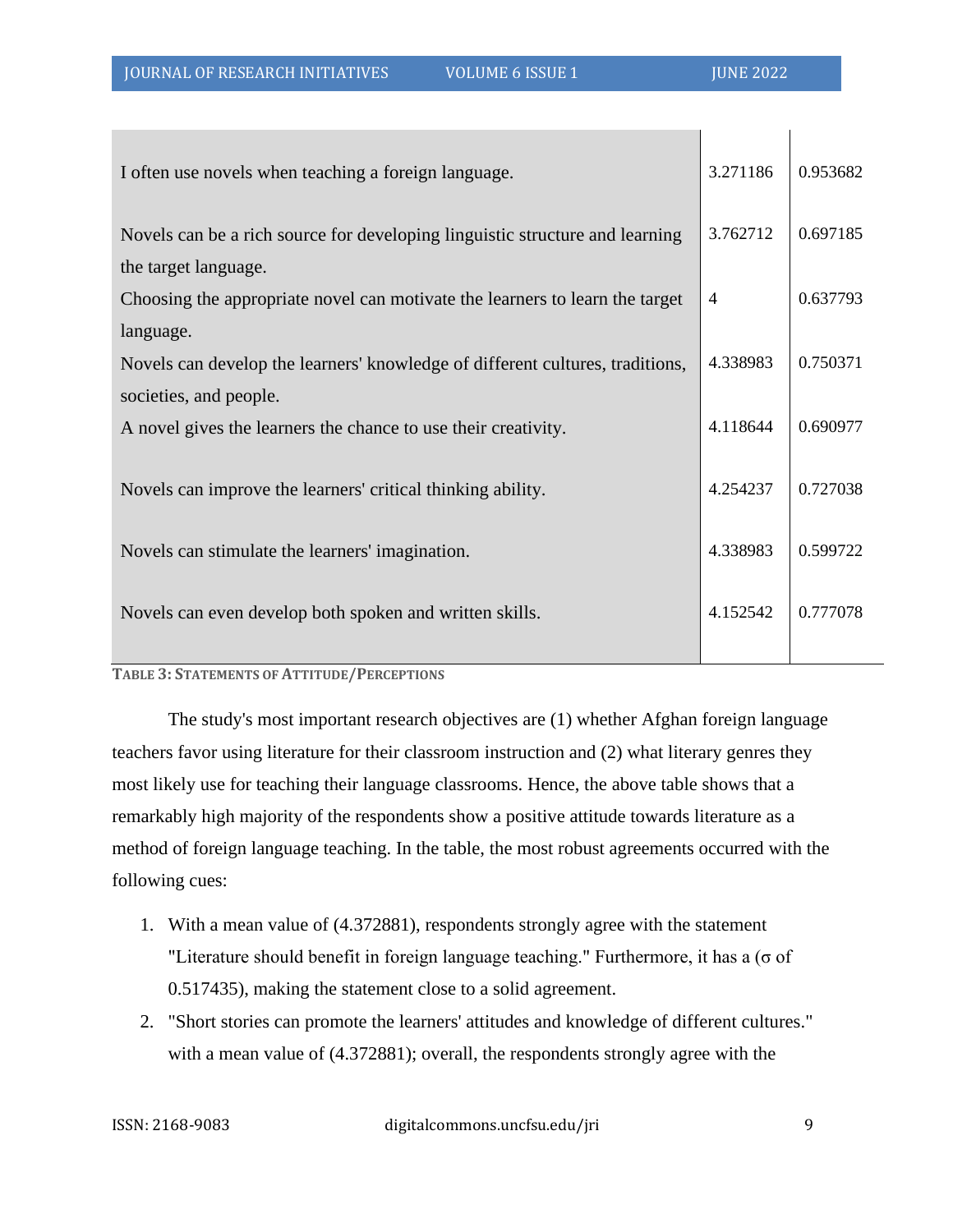statement. In addition, it has a ( $\sigma$  of 0.517435), making the statement close to a solid agreement.

- 3. "I often use short stories when teaching a foreign language," with a mean value of (4) and a ( $\sigma$  of 0.73646) demonstrates that the entire sample agrees with the statement.
- 4. "Novel can develop the learners' knowledge of different cultures, traditions, societies, and people." with a mean value of (4.338983), which means that all the respondents strongly agree with the statement. Furthermore, it has a ( $\sigma$  of 0.750371), making the statement close to a solid agreement.
- 5. "Novel can even develop both spoken and written skills." received a mean score of (4.152542), indicating that all survey respondents strongly agreed with the statement. Moreover, it has an ( $\sigma$  of 0.777078), making the statement close to strong agreement.
- 6. "Drama can help the learners develop new opinions and thoughts." with the mean value of 4.237288, which means that the entire study participants show their strong agreement with the statement. Furthermore, it has an ( $\sigma$  of 0.697185), making the statement close to strong agreement.
- 7. "Drama can develop the learners' creativity, originality, sensitivity, flexibility, cooperation, and communication skills." with a mean value of (4.135593), which means that the respondents strongly agree with the statement. Furthermore, it has an ( $\sigma$  of 0.566213), making the statement close to strong agreement.
- 8. "Drama can help the learners develop their level of competence concerning their receptive and productive skills," with a mean score of (4.084746), meaning that all the respondents strongly agree with the statement. Furthermore, it has a ( $\sigma$  of 0.645405), indicating that the statement is close to strong agreement.

In short, the study found that short stories, novels, and drama are frequently used literary genres as procedures and activities for literature as a method of foreign language teaching. The study further found that short stories, novels, and drama promote students' knowledge of the target language's culture, which is interconnected. The study even found that the mentioned literary genres as a classroom procedure/activities can develop students' level of communicative competence in both receptive and productive skills.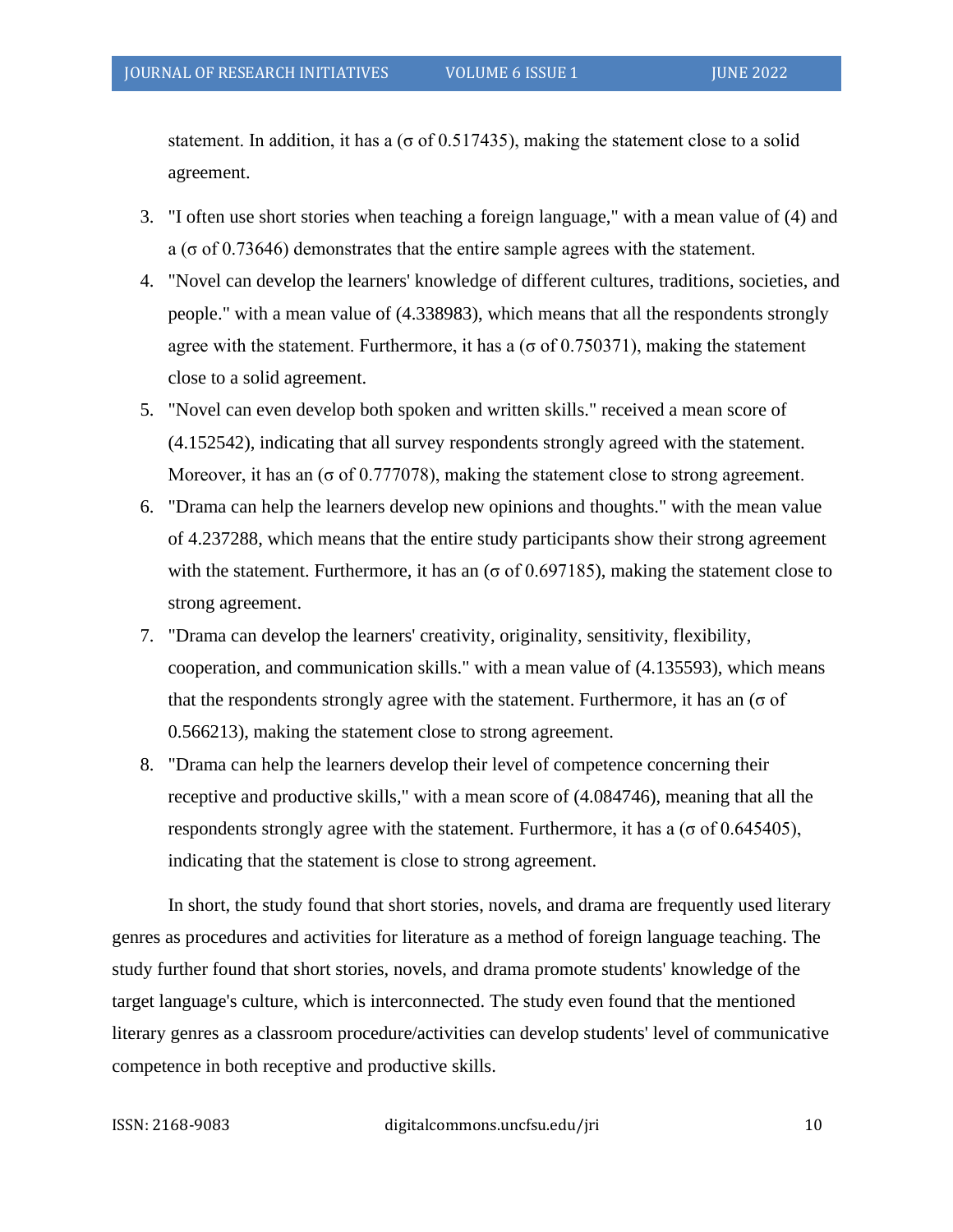On the contrary, the most disagreeable statement in the list is, "I often use poetry when teaching a foreign language." It suggested a mean score of (1.20339), which borders the statement on substantial disagreement. However, the standard deviation (1.189888) makes the statement decisively close to disagreement. The study found that poetry is not the only preferred literary genre often used for target language teaching.

#### **Conclusions, Limitations, and Suggestions**

This paper studied the attitudes/perceptions of Afghan foreign language teachers towards literature as an effective method of teaching with three crucial research questions: (1) What are the attitudes/perception of Afghan FL teachers towards literature as a method of teaching? (2) What literary genres (poetry, drama, prose, short stories, and novels, for example) are likely to be used in foreign language teaching? (3) Are there any significant differences in attitudes toward literature as a teaching method between old-aged (senior) and young-aged language teachers? The study was conducted with  $(N = 59)$  foreign language teachers from the departments of English, Hindi, Arabic, and German languages within (20) public and private universities and teachers' training colleges. The study indicated an utterly positive attitude/perception towards literature as a method of language teaching. The study further indicated that short stories, novels, and drama are the most frequently used literary genres as classroom procedures/activities.

However, the study was limited to receiving responses from old-age (senior) foreign language teachers. There are two reasons behind this. First, the Department of English and the Department of Russian are the only foreign language departments in Afghanistan with senior professors. Hence, the mentioned senior professors have limited knowledge of technology and the internet to participate in an online survey. Secondly, teaching foreign languages has received more attention since 2001, when a new government was installed in Afghanistan and the international community came to the country with investment in different sectors, especially education. Hence, the study leaves this to future researchers to explore if there is a significant difference between the attitude/perceptions of young and old-aged language teachers in Afghanistan.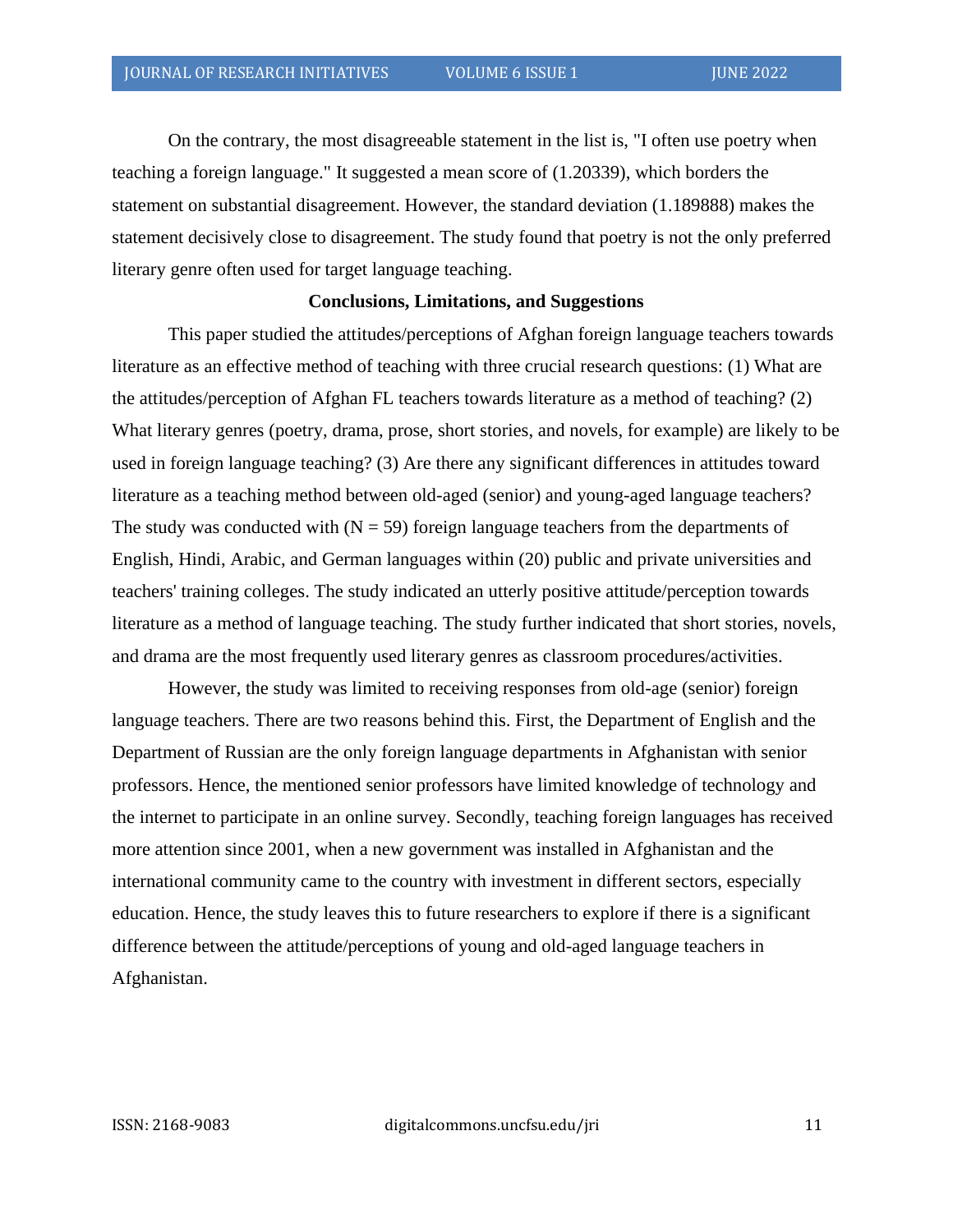### References

- Ahmad, A., Hussain, S. & Safiullah, M. (2018). Foreign languages' planning in the post-Taliban Afghanistan. Global Social Sciences Review, Vol. 3, No. 2, pp. 21-40.
- Baba, W. K. (2008). An investigation into teachers' and students' attitudes towards literature and its use in ESL Classroom: A case study at matriculation centre in Malaysia. *Unpublished Ph.D. thesis, Department of Applied Linguistics and TESOL at the University of Leicester*, U.K.
- Babaee, R., & Yahya, W. R. B. W. (2014). Significance of literature in foreign language teaching. *International Education Studies*, *7*(4), 80–85. <https://doi.org/10.5539/ies.v7n4p80>
- Brumfit, C. J., & Ronald, A. C. (Eds.). (1986). Literature and Language Teaching. Oxford: Oxford University Press.
- Duff, A., & Maley, A. (1990). Literature. Oxford: Oxford University Press.
- Freeman, D. L. & Anderson, M. (2011). Techniques & Principles in Language Teaching. Oxford: Oxford University Press.
- Freeman, D. L. (2010). Techniques and principles in language teaching (2<sup>nd</sup> Ed.). New York: Oxford University Press.
- Gursoy, E. (2012). Prospective ELT teachers' attitudes toward the English language in an EFL Context. Journal of International Education Research (JIER), 9(1), 107–114. https://doi.org/10.19030/jier.v9i1.7506
- Hall, G., & Cook, G. (2012). Own language use in language teaching and learning. Language Teaching, 45, 271-308.
- Irwansyah, D., Nurgiyantoro, B., & Tou, A. B. (2017). Teaching with literature: The needs of Indonesian Islamic Universities. International Journal of Applied Linguistics and English Literature, 6(7), 169. https://doi.org/10.7575/aiac.ijalel.v.6n.7p.169
- Karahan, F. (2007). Language attitudes of Turkish students towards the English language and its use in the Turkish context. Çankaya University, Faculty of Arts and Humanities, Journal of Arts and Sciences, 7; 7387. 12